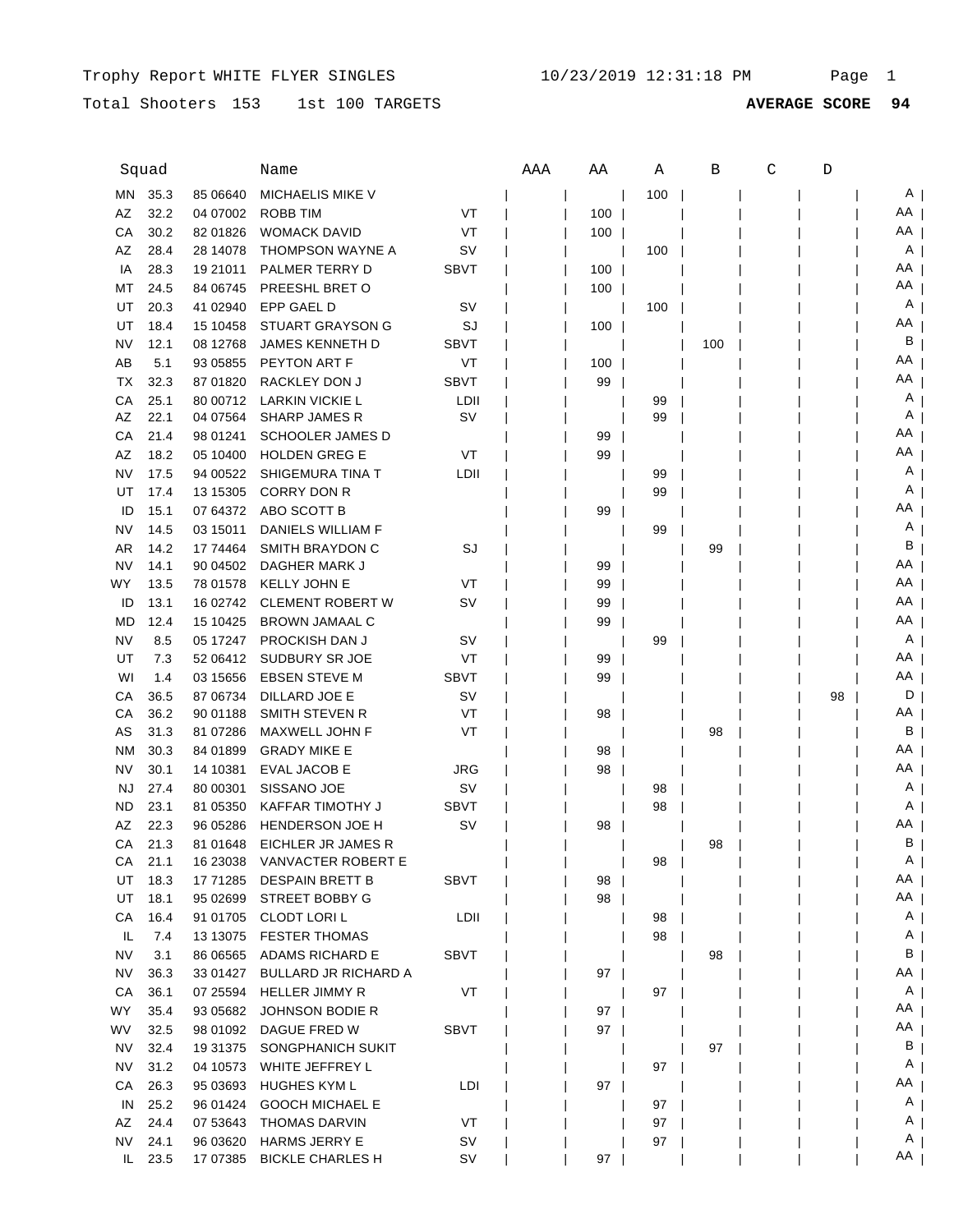## Total Shooters 153 1st 100 TARGETS **AVERAGE SCORE 94**

|             | Squad |           | Name                       |             | AAA | ΑA | Α  | В  | C  | D  |    |
|-------------|-------|-----------|----------------------------|-------------|-----|----|----|----|----|----|----|
| TX.         | 23.4  | 51 09499  | LONG CHARLES W             | sv          |     | 97 |    |    |    |    | AA |
| IL.         | 23.3  | 17 39974  | <b>MCQUADE JOHN</b>        |             |     | 97 |    |    |    |    | AA |
| СA          | 21.2  | 04 11 634 | <b>HEINTZ TRACY STEVEN</b> | VT          |     |    | 97 |    |    |    | Α  |
| OН          | 20.5  | 02 10115  | DEAN JR ROBERT B           |             |     |    | 97 |    |    |    | A  |
| 0R          | 20.4  | 99 14571  | DOLLAR JOHNNY H            |             |     |    | 97 |    |    |    | A  |
| OН          | 20.1  | 95 04470  | <b>BERRIER RONALD E</b>    | sv          |     |    |    |    | 97 |    | С  |
| MI          | 16.3  | 79 11973  | WAGNER JACK A              | VT          |     |    | 97 |    |    |    | Α  |
| UT          | 16.2  | 19 32727  | DRURY BRODY                | JR          |     |    | 97 |    |    |    | Α  |
| МT          | 15.3  | 89 03964  | <b>PATTERSON DAVID L</b>   |             |     |    |    | 97 |    |    | В  |
| OН          | 14.3  | 80 00841  | <b>GANDERT CHARLES B</b>   | VT          |     |    | 97 |    |    |    | Α  |
| CO          | 12.3  | 99 13785  | YELLSTROM STEPHEN J        | VT          |     |    |    | 97 |    |    | В  |
| UT          | 7.2   | 19 33424  | <b>SUDBURY JUSTICE</b>     | JR          |     |    | 97 |    |    |    | Α  |
| UT          | 6.5   | 09 20070  | <b>DAME BRUCE</b>          |             |     |    |    | 97 |    |    | В  |
| AZ          | 6.4   | 09 22042  | ARCHIBALD DONALD B         | VT          |     |    | 97 |    |    |    | Α  |
| <b>NV</b>   | 4.4   | 06 10060  | ROBERTS RUSSELL            | <b>SBVT</b> |     |    | 97 |    |    |    | A  |
| NV          | 4.2   | 13 16765  | <b>FORD SAMUEL E</b>       | SV          |     |    | 97 |    |    |    | Α  |
| NY          | 3.4   | 15 14490  | PATTI LLOYD J              |             |     |    |    |    | 97 |    | С  |
| <b>WY</b>   | 2.3   | 87 04110  | <b>HEITZ LANNY J</b>       |             |     |    | 97 |    |    |    | Α  |
| WY.         | 35.1  | 89 07026  | <b>JONES DARRELL T</b>     | <b>SBVT</b> |     | 96 |    |    |    |    | ΑA |
| HI          | 34.1  | 83 00664  | ANIYA WARREN M             | sv          |     |    |    | 96 |    |    | В  |
| NV          | 31.1  | 13 11 879 | <b>CONNON FERGUS</b>       | <b>SBVT</b> |     |    | 96 |    |    |    | A  |
| <b>PA</b>   | 29.5  | 87 05211  | WHITE JOHN C               |             |     |    | 96 |    |    |    | A  |
| NV          | 29.2  | 93 05894  | <b>ROSS WESTON T</b>       | VT          |     |    | 96 |    |    |    | A  |
| MN          | 28.1  | 28 11128  | PETERSON CURTIS            | VT          |     |    | 96 |    |    |    | A  |
| CА          | 26.4  | 93 05159  | <b>FERGUSON DARIN R</b>    |             |     |    |    | 96 |    |    | В  |
| IN          | 25.5  | 90 02192  | LAMPING RON D              |             |     |    |    | 96 |    |    | В  |
| WA.         | 24.3  | 95 05171  | <b>OLSON ERIC</b>          | VT          |     |    | 96 |    |    |    | A  |
| MI          | 19.5  | 27 14626  | OSBORN JOHN G              |             |     |    | 96 |    |    |    | A  |
| 0R          | 16.5  | 90 06078  | PORTZ ED J                 | SV          |     |    |    | 96 |    |    | В  |
| СA          | 16.1  | 15 13 665 | <b>SANDBORG BILL</b>       | <b>SBVT</b> |     |    |    | 96 |    |    | в  |
| CO          | 14.4  | 18 50771  | <b>WESTFALL KADEN</b>      | JR          |     |    | 96 |    |    |    | Α  |
| SD          | 9.4   | 78 11088  | <b>JORGENSEN GLEN A</b>    |             |     |    |    | 96 |    |    | в  |
| AZ          | 9.3   | 17 72938  | <b>HARDMAN JOHN</b>        |             |     |    |    |    | 96 |    | С  |
| IL.         | 7.1   | 12 16957  | <b>GILLUM LAWRENCE E</b>   | <b>SBVT</b> |     |    | 96 |    |    |    | Α  |
| CА          | 5.5   | 79 03590  | <b>THOMAS RAY</b>          | VT          |     | 96 |    |    |    |    | ΑA |
| МT          | 1.1   | 89 02032  | NEISS LYLE G               | <b>SBVT</b> |     |    |    | 96 |    |    | В  |
| CА          | 33.3  | 91 05171  | ROSEN LEWIS S              | sv          |     |    | 95 |    |    |    | A, |
| AZ          | 32.1  | 36 01628  | <b>COPSEY JIM</b>          | VT          |     | 95 |    |    |    |    | AA |
| $_{\rm CO}$ | 30.5  | 14 19549  | DIGESUALDO SANDY D         | LDII        |     |    |    | 95 |    |    | B  |
| WI          | 25.4  | 57 09000  | DUWE H JOHN                | <b>SV</b>   |     |    | 95 |    |    |    | A  |
| OR.         | 22.5  | 07 09528  | <b>BROWN LONNY D</b>       | sv          |     |    |    | 95 |    |    | B  |
| CA          | 21.5  | 16 21428  | <b>SCHOOLER JUSTIN S</b>   |             |     |    | 95 |    |    |    | A  |
| MI          | 9.2   | 95 03337  | SCHULTZ DAVE H             | SV          |     |    |    | 95 |    |    | В  |
| CA          | 9.1   | 85 05 210 | SWEANY JR DELBERT A        | SV          |     |    |    |    |    | 95 | D  |
| AB          | 5.2   | 93 05857  | PEYTON DIANE R             | LDII        |     |    |    |    |    | 95 | D  |
| TN          | 36.4  | 92 04 002 | LOVELESS II MITCHEL        |             |     | 94 |    |    |    |    | AA |
| СA          | 25.3  | 02 11733  | HASTINGS WALT V            | VT          |     |    |    | 94 |    |    | В  |
| МT          | 15.2  | 92 06147  | SORLIE LYNN D              |             |     |    | 94 |    |    |    | A  |
| UT          | 13.4  | 06 10516  | SYME SCOTT E               | <b>SBVT</b> |     | 94 |    |    |    |    | AA |
| <b>WY</b>   | 13.2  | 13 13 425 | <b>TOMLIN BOB</b>          | <b>SBVT</b> |     |    | 94 |    |    |    | A  |
| МT          | 6.2   | 02 16675  | <b>BLACKHALL JOHN M</b>    |             |     |    |    | 94 |    |    | в  |
| MT          | 6.1   | 31 01280  | <b>BROSTEN JERRY</b>       | VT          |     |    |    | 94 |    |    | В  |
| NY.         | 3.5   | 15 20081  | <b>SCHIAVO SALVATORE G</b> |             |     |    |    | 94 |    |    | В  |